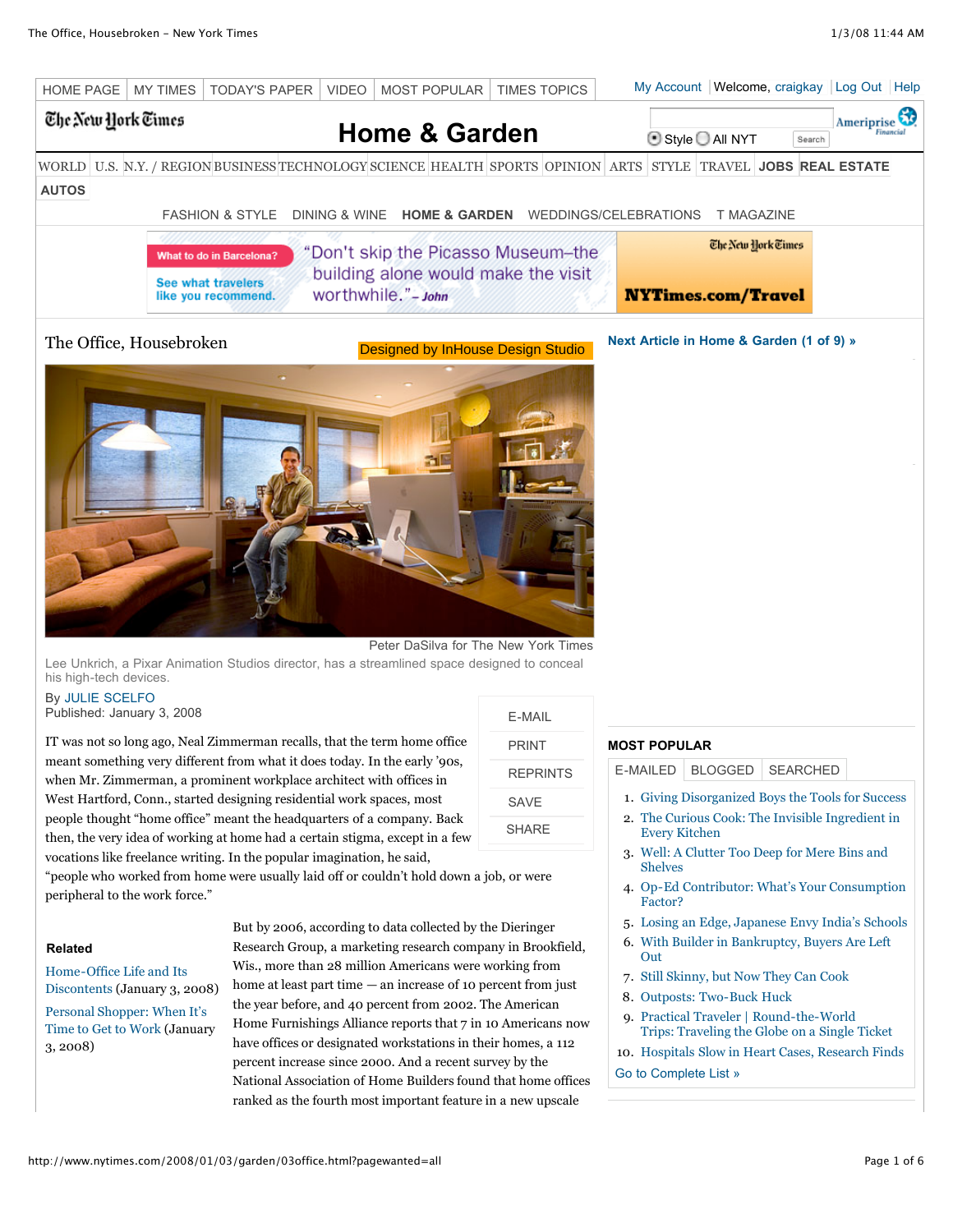

[Ethan Pines for The New](javascript:pop_me_up2() York Times **A MAN'S CASTLE** Alexander Cappello, a merchant banker, above, poses with his daughter, Francesca, and one of his vintage guns in the traditionally masculine space that a friend's wife calls his testosterone room.

[Enlarge This Image](javascript:pop_me_up2()



[Ethan Pines for The New](javascript:pop_me_up2() York Times **CUSTOMIZED** Alexander Cappello's office, top, is a showcase for globes, swords and animal heads.

[Enlarge This Image](javascript:pop_me_up2()



[Peter DaSilva for The New](javascript:pop_me_up2() York Times Lee Unkrich has a space designed around technology.



home, just ahead of security.

In addition to new technologies that have enabled the telecommuting revolution, Marilyn Zelinsky-Syarto, a writer specializing in workplace design, pointed to an increase in design options as part of the reason for the change. "Years ago," said Ms. Zelinsky-Syarto, who has her own home office in Fairfield, Conn., "it was Staples or a high-end furniture store with ridiculously large or tiny writing desks that did not fit technology. Nothing in between."

"But now," she added, "we have carpenters creating custom built-ins in home office spaces and filling them with furniture from a variety of sources. Plus, there are a whole heck of a lot more affordable interior designers willing to take on one room at a time."

There are also several distinct needs and desires being expressed by their clients. As more Americans come to see home offices as central to their lives, those offices say more about them as individuals, and each of the four examples discussed here certainly reflects its owner. But each also speaks to what decorators, architects and furniture manufacturers describe as a major aspect of the growing market for home offices, and of the ways millions of Americans are living and working at home.

#### **A Room of His Very, Very Own**

The American fascination with luxury in recent years has given rise to what Ms. Zelinsky-Syarto called the "status symbol office," one "that shows everyone how hard you worked to pay for that million-dollar-plus house." Among men in particular, the demand has increased for touches of grandeur from the turn of the last century, like intricate wood paneling and antique partners' desks. Few men, though, could hope to compete with the walnut-paneled office that Alexander L. Cappello, the founder, chairman and chief executive of the Cappello Capital Corporation, a merchant bank, has filled with guns, swords, animal heads and other accouterments of masculinity.

"My friend's wife calls it the testosterone room," said Mr. Cappello, who decorated the two-story 40-by-60-foot room in his Brentwood, Calif., house himself. "It's got all the things I'm passionate about."

The office, which Mr. Cappello said cost \$300,000 to \$350,000, holds three dozen antique chess sets, several hundred globes, 1,800 handmade canes from around the world and thousands of antique books. The paneling came from a castle in the south of France, and the Empire-period fireplace, he said, was built for one of [Napoleon'](http://topics.nytimes.com/top/reference/timestopics/people/n/napoleon_i/index.html?inline=nyt-per)s residences. A billiard table from 1849 and a large partners' desk anchor opposite ends of the room, and 19th-century military and animal paintings adorn the walls, along with two big plasma screens, "for watching football games with my buddies," he said.



#### ADVERTISEMENTS

In a world of second opinions, get the facts first. [Go to NYTimes.com/Health](http://www.nytimes.com/adx/bin/adx_click.html?type=goto&page=www.nytimes.com/yr/mo/day/garden&pos=Right8A&camp=NYT2008-Health-Jan-Txt-HP-ROS&ad=HL-D-I-NYT-AD-TXT-HL2-ROS-0108-NA&goto=http%3A%2F%2Fwww%2Enytimes%2Ecom%2Fpages%2Fhealth%2Findex%2Ehtml%3FWT%2Emc%5Fid%3DHL%2DD%2DI%2DNYT%2DAD%2DTXT%2DHL2%2DROS%2D0108%2DNA%26WT%2Emc%5Fev%3Dclick%26mkt%3DHL%2DD%2DI%2DNYT%2DAD%2DTXT%2DHL2%2DROS%2D0108%2DNA&query=2008.01.03.19.44.13)



#### The New York Times STORE



RETIRE ON LESS THAN YOU THINK, REVISED EDITION **[Buy Now](http://www.nytimes.com/adx/bin/adx_click.html?type=goto&page=www.nytimes.com/yr/mo/day/garden&pos=Middle5&camp=nytstore-newarticlesMay05-cont&ad=NSFFBK2&goto=%5F%5FQUERY%5F%5F&query=http://www.nytstore.com/ProdDetail.aspx%3fprodId%3d17109%26utm_source%3dNYTimes.com%26utm_medium%3dBanner%26utm_campaign%3dNYT-CCF)**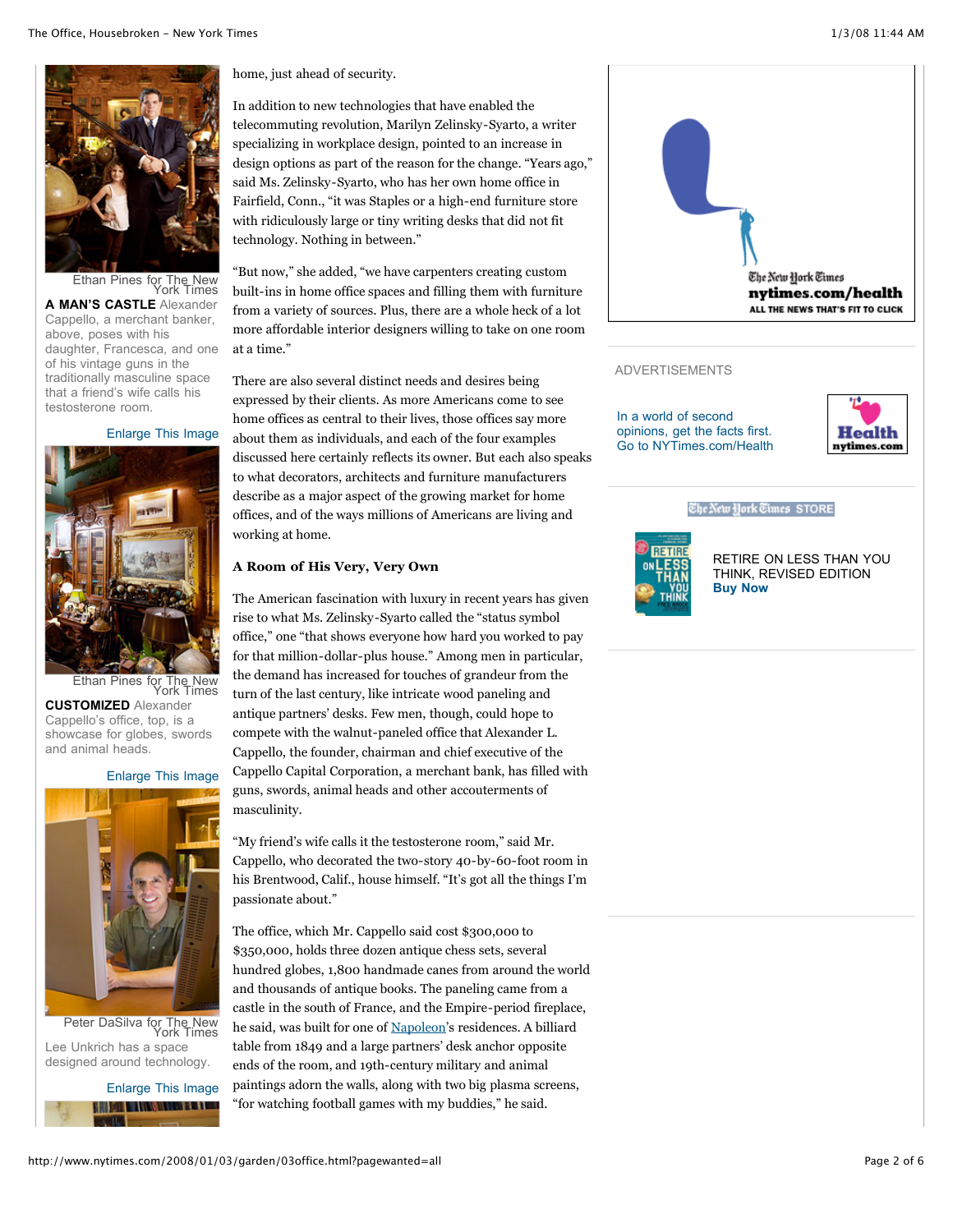

Jennifer S. Altman for The New York Times Christine Jowers uses her office to escape from the tumult of family life.

[Enlarge This Image](javascript:pop_me_up2()



[Hiroko Masuike for The New](javascript:pop_me_up2() York Times Alessandra Gouldner turned storage space into a loft office.

The desire for such masculine space isn't limited to multimillionaires, said Eric Heim, a senior designer and the store manager at Manhattan Cabinetry. "It's every man's dream," he said. "They can hang out there, and no one bothers them."

Several manufacturers have introduced office furniture that responds to this seemingly universal desire. Clarendon, a line of 17th-century English-style wall units from Hooker Furniture, wraps around a room, creating a built-in look with elaborate moldings and traditional hardware. The set retails for \$20,000, with options including a matching desk and chair, a computer hutch, a bookcase, a credenza, an entertainment center large enough for a 60-inch flat-screen television, and a bar cabinet.

More affordable options include Maitland-Smith's enormous Black Angus and cowhide partners' desk (about \$9,000), which is so big that two people can use it facing each other, with their own kneeholes, and Pottery Barn's new Montego roll-top desk (\$1,999).

In a working environment, though, grandeur has one drawback, at least on the scale of Mr. Cappello's office. It's "a little bit cluttered," he said. "It basically looks like an antique store inside. Whenever I have meetings at home, they're always in the wine cellar."

### **Women Have Stuff, Too**

"For many years the only space a woman had to work in was shared with the rest of the family, at the end of the kitchen counter or in a guest bedroom," said Christopher Lowell, an interior designer with a nationally syndicated radio show and a

television show that he said is to start this year on the Fine Living network. "She never had a place where she could put her stuff out and leave her stuff out."

It is a mentality that persists even when women have space to spare, said Alexa Hampton, a New York designer. "They have huge houses but somehow feel guilty owning the fact that they run the house and their kids' lives, and have jobs and do 50 other things that normal human beings shouldn't be able to do."

Only recently have designers begun recognizing that women need work spaces on a par with their husbands' and taken steps to create them, Ms. Hampton said. Even so, she added, "we almost need to force women to do it."

That was the case for Christine Jowers, the founder of Christine Jowers/Moving Arts Projects, a dance production company in Manhattan, who was accustomed to holding meetings in her bedroom or kitchen. "The dance field is really laid back, and people are always friendly and casual," she said. "But still, it was just weird."

So when Ms. Jowers and her husband, Robert Friedman, moved to an apartment near the Bowery in June, she hired Bill Suk, an architect at the Truisi Suk Design Group in Manhattan, to add a room on the rooftop that she could devote entirely to work, away from the high-traffic areas used by her sons, age 5 and 9.

The other key to making the space suitable for work — and not just an extra room that would become a catchall for domestic overflow — was adequate storage: she has a custom filing cabinet, where she can keep her writings, and bookshelves for her large library of dance books. She added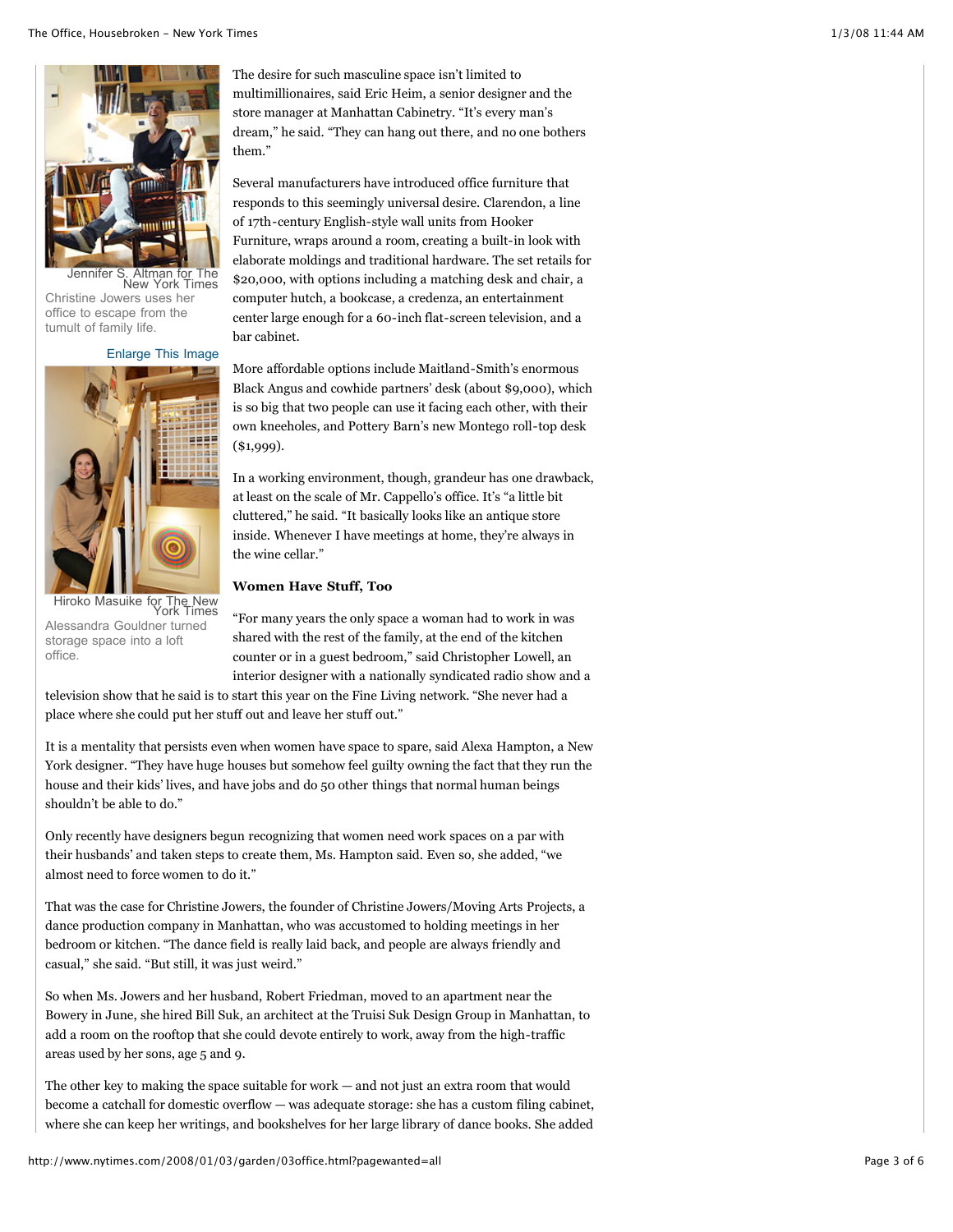a desk bought at an antiques store 10 years ago and plastic drawers from National Wholesale Liquidators. The total cost of the project, including building permits, was just over \$30,000, she said.

Some retailers are now responding to women's need for dedicated home office space by offering products specifically geared toward their requirements. Office Depot, recognizing that more than half its customers are women and that businesses owned by women were growing twice as fast in number as others, has added several new lines of furniture, including the Christopher Lowell Collection, which has sold so well that the company is now developing furniture sized and scaled for women under its own brand name, said Richard Diamond, an Office Depot vice president.

## **High-Tech, and Hidden**

The explosion of digital technologies has led to a new set of challenges for designers trying to create comfortable, uncluttered work spaces, particularly for clients whose jobs — or predilections — involve the use of multiple devices. Lee Unkrich, who works at Pixar Animation Studios and is currently directing "Toy Story 3," uses a Mac Pro computer with two monitors at his home office in Marin County, Calif., along with sundry digital media players, cameras and scanners, an Epson photo printer and a control panel that lets him use his Crestron home automation system to adjust the heat, air-conditioning, lighting and security system from anywhere inside or outside the house.

"I'm a gadget freak, but I don't like to be surrounded by stuff," Mr. Unkrich said. "When I'm working, I need to have a very clear mind. I can't have chaos around me."

To create a streamlined work space, Mr. Unkrich hired Mark Dutka, an interior designer who runs the InHouse Design Studio in San Francisco. Mr. Dutka came up with what he called a partial-perimeter solution: two-thirds of the room is dedicated to Mr. Unkrich's work space, so he can reach almost everything he needs without getting up; the rest functions as a den.

The desk and cabinets are made of makoré, an exotic wood that Mr. Unkrich liked for its warmth and its interesting grain. They hide pullout shelves that hold an array of audio and visual components, and a wire management trough under the desk. Aware that Mr. Unkrich would probably update his gear frequently,  $Mr.$  Dutka said he made sure the storage wasn't so component-specific that it couldn't accommodate whatever sizes or shapes came next.

To give the space visual interest, an opposing wall and a desk extension were covered with eucalyptus, which is much lighter than makoré and has pronounced striations. The final touches included a couch where Mr. Unkrich's wife, Laura Century, could sit and read, and shelves on the wall next to the desk with two rolling stools their three children, age 3, 8 and 10, can pull over when Mr. Unkrich is in need of a consultation.

For Mr. Unkrich, the best part of the room — which he said cost under six figures — is not what you see, but what you don't. "You walk into the room, and you don't see anything except the computer monitors."

## **Small Spaces, Big Dreams**

In New York, the increased demand for home offices has been accompanied by a pronounced rise in the cost of real estate, so city dwellers have become adept at carving places to work out of ever-smaller spaces.

When Alessandra Gouldner and her husband (who works in law enforcement and asked not to be named) moved into a two-bedroom apartment in Park Slope, Brooklyn, in 2003, Ms. Gouldner turned the second bedroom into a home office for her interior design business, AG Interiors. There were a few overflow work items, like fabric samples and a photocopier, but Ms. Gouldner stashed them on the 2 ½-by-4-foot storage platform that the previous owners had installed in the hallway just under the ceiling, along with a narrow staircase leading to it.